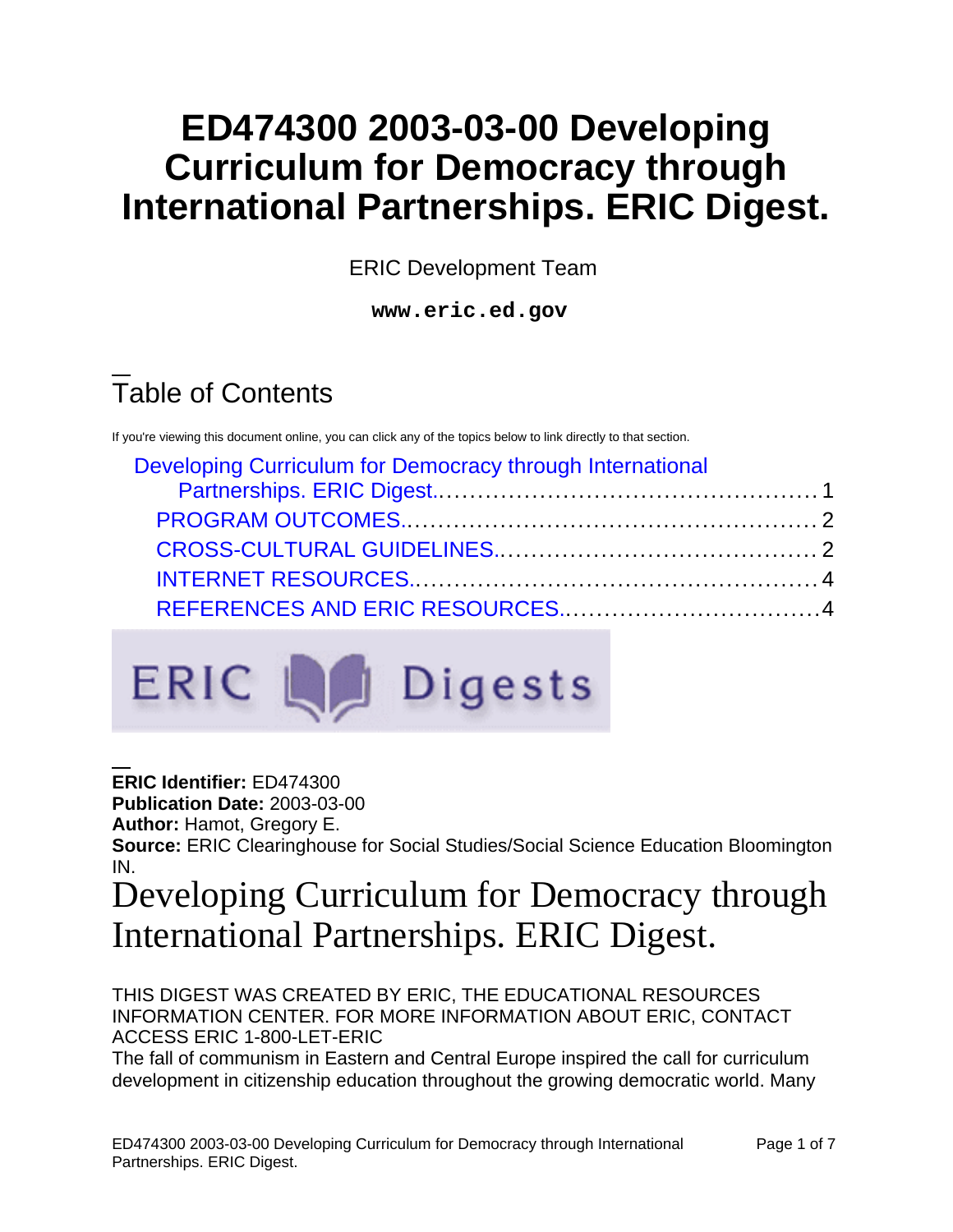programs between American institutions and newly developing democracies continue to produce curricula for democratic citizenship suited to local needs. This Digest discusses (1) examples and outcomes of such partnerships, (2) four practical guidelines taken from these partnerships that support successful international curriculum development, and (3) resources for understanding existing programs or launching similar ones.

## <span id="page-1-0"></span>PROGRAM OUTCOMES.

Exemplary partnership programs between U.S. institutions and educators from newly emerging democracies include the Civitas International Exchange Program conducted by the Center for Civic Education and its associates across the globe, The University of Iowa citizenship education programs in Eastern and Central Europe, The Ohio State University program with Poland, and the civic education exchange programs organized by the American Councils for International Education. Each of these programs requires the development of curricular materials for use in the home country. The international civic education teacher programs included in these partnerships also have implications for U.S. curriculum development. For instance, the Civitas International Exchange Program produced a book of comparative lessons for democracy through a collaboration between teachers from five post-communist countries and the United States. Translations and adaptations of successful U.S. programs for civic education worldwide, such as "We the People: The Citizen and the Constitution and Project Citizen," also distinguish the Civitas International Exchange Program.

Efforts by The University of Iowa, The Ohio State University, and the American Councils for International Education include unique curricular materials that originate within each program and are exclusive to their partner countries. The Ohio State University program with Poland developed a curriculum for elementary students and The University of Iowa's programs with Bulgaria, the Czech Republic, Armenia, Moldova, and Georgia resulted in civic education curricula for use at varying levels of compulsory education (Hamot 1999; Remy 1994). Similarly, the American Councils for International Education secured funding to help build teacher professional development programs for civic education throughout the post-communist world.

## <span id="page-1-1"></span>CROSS-CULTURAL GUIDELINES.

Four practical guidelines distinguish successful international partnerships in the development of curricula for citizenship education reform. These guidelines were constructed based on the interactions between U.S. and international participants as they worked together in both the United States and abroad (Hamot 1999). The essential similarity between these successful partnerships was the development of useable curricula for schools in the target countries. The following practical guidelines brought about these successful outcomes.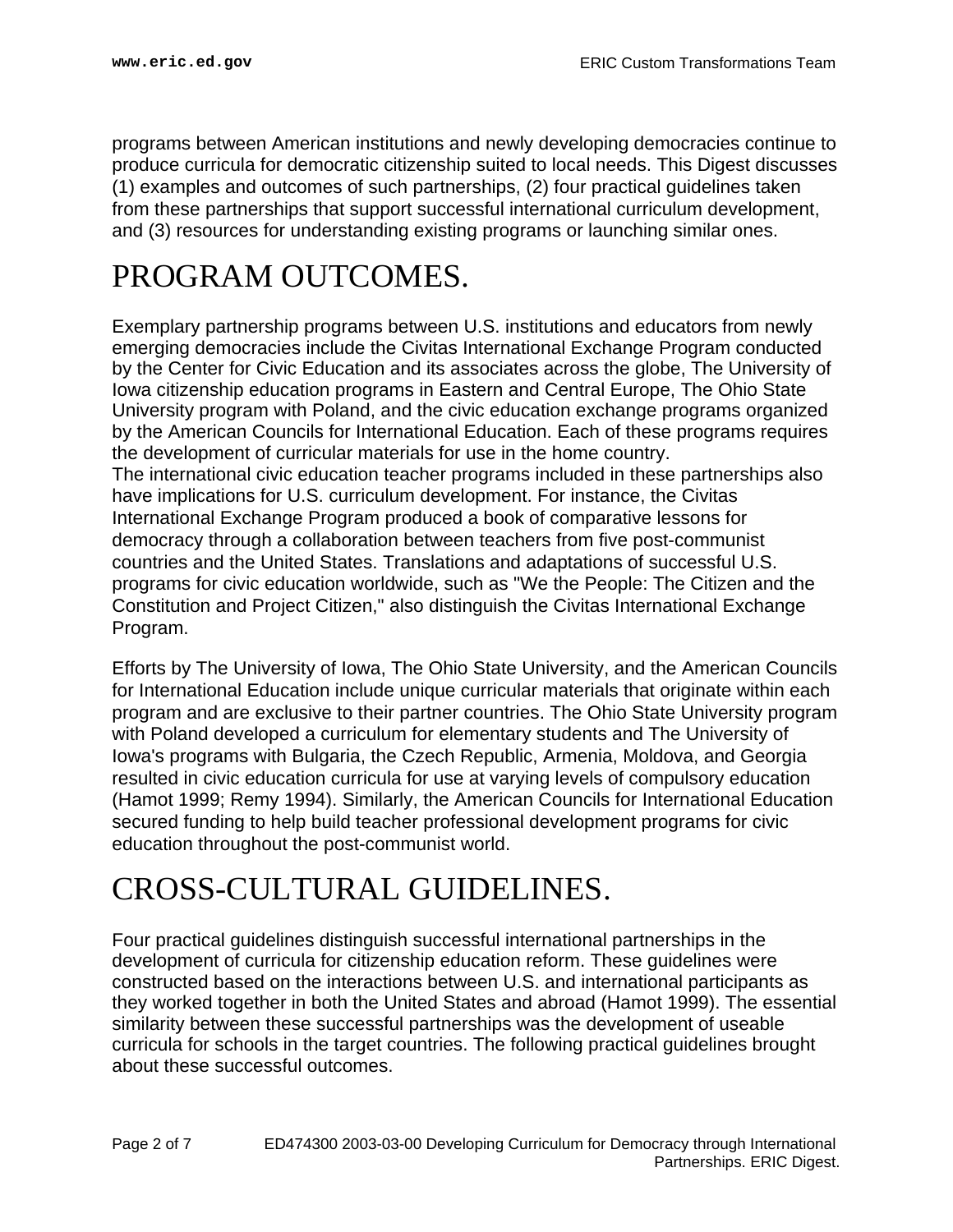Guideline 1: "Provide a common understanding of democracy and the educational purposes implied by this understanding to form the foundation on which successful citizenship education reform programs will take place." Each successful program required that both partners understood the shared, common elements of democracy that could work as the basis for discussion and subsequent curriculum development. By following this guideline, the partners shared common ground on which to build the content and pedagogical practices needed to support a reformed curriculum, an instrument in the process of democratization. Each partnership embraced common elements of education for citizenship in a democracy. These common elements include the knowledge, intellectual and participatory skills, and dispositions required of citizenship in a constitutional democracy (Patrick and Vontz 2001, 41).

Guideline 2: "Combine established theories on democratic citizenship education with their practical application to offer new experiences in civic learning to educators in emerging democracies." This second guideline for successful projects pertains to the new educational experiences offered to the international partners by their U.S. counterparts and the usefulness of these experiences in attaining the objectives of curriculum reform. The activities of each partnership moved the participants from their initial conceptions of citizenship education to new understandings and applications within the American educational context. This was done by matching each international participant with a local teacher, having them attend educational conferences, and meeting with them at weekly seminars on the content and pedagogy most suitable for developing democratic citizens (Hamot 1997; Remy 1996). The possibility of going beyond the limits of the international participants' local contexts, however, led to the third guideline.

Guideline 3: "Do not exceed the boundaries of the national context for which the reformed curricula are intended." When developing new programs in education for democracy, educators from post-communist countries must avoid possible clashes between proposed curricular reforms derived from their experience in established democracies like the United States and local educational limits in their home country. The application of a reform from an American context to the national context of a post-communist country may result in educational experiences that will not work as intended. Service learning is a case in point. This pedagogical practice, recommended by 47 U.S. state departments of education, has been viewed by education authorities in some post-communist countries as too similar to the forced public service commonly enacted under totalitarian communist regimes. Thus, its inclusion in the new civic education curricula in several of these programs had to be reconsidered.

Guideline 4: "Design and carry out a systematic formative evaluation of the new curriculum to monitor its cultural adaptability and effectiveness." The U.S. directors of the successful programs noted above traveled to the developing democracies to meet with ministry officials, members of leading non-governmental educational organizations, pedagogical scholars, and teachers. Participants in these meetings set objectives for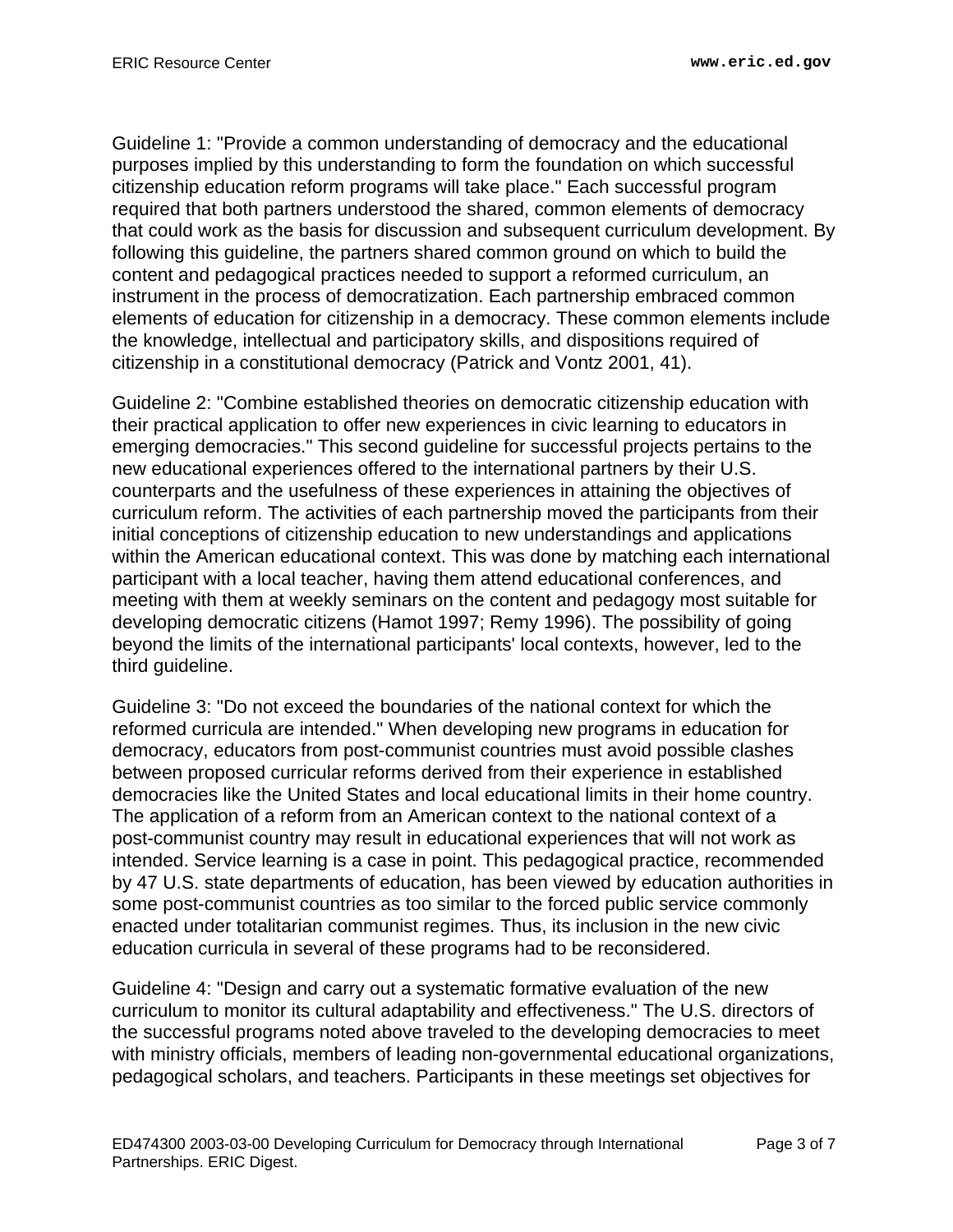each partnership. These objectives varied from program to program due to the differences in each country's new democratic context. However, these predetermined objectives offered criteria for formative evaluation of the curricular outcomes of each program. These objectives offered benchmarks for determining whether or not each reformed curriculum achieved its educational purposes in its intended national setting. Constant monitoring of the curriculum development process as well as rigorous field-testing of the products worked to secure curricular suitability for these transitional democracies. An example of this guideline in practice is the particularly well developed evaluation of "Project Citizen" as adapted for the Latvian and Lithuanian contexts and conducted by the Social Studies Development Center at Indiana University during its participation in the Civitas International Exchange Program (Vontz, Metcalf, and Patrick 2000).

## <span id="page-3-0"></span>INTERNET RESOURCES.

The following Web sites contain examples of a curriculum for civic education developed through international partnerships.

\* Civnet (www.civnet.org) is the Civitas International Web site. It details the many programs conducted by the Center for Civic Education under its Civitas Exchange Program.

\* Education for Democracy/International: A Project of the Educational Foundation of the American Federation of Teachers (www.aft.org/international/EDI/index.html) began in 1989 with the goal of promoting teacher training and curriculum development, democratic skills and leadership training, and publications on democracy and education worldwide.

\* The Partners in Education (PiE) Program of the American Councils for International Education (www.americancouncils.org/program.asp?PageID=83&ProgramID=10) brings together post-communist educators with U.S. institutions to learn about citizenship education and to observe and contribute to academic life at the host institutions. Participants are expected to provide a training conference in civics curriculum development and evaluation upon their return home.

## <span id="page-3-1"></span>REFERENCES AND ERIC RESOURCES.

The following list of resources includes references used to prepare this Digest. The items followed by an ED number are available in microfiche, paper, or electronic full text from the ERIC Document Reproduction Service (EDRS). For information about prices, contact EDRS, 7420 Fullerton Road, Suite 110, Springfield, Virginia 22153-2852; World Wide Web (edrs.com); telephone numbers are (703) 440-1400 and (800) 443-3742. Entries followed by an EJ number, annotated monthly in CURRENT INDEX TO JOURNALS IN EDUCATION (CIJE), are not available through EDRS. However, they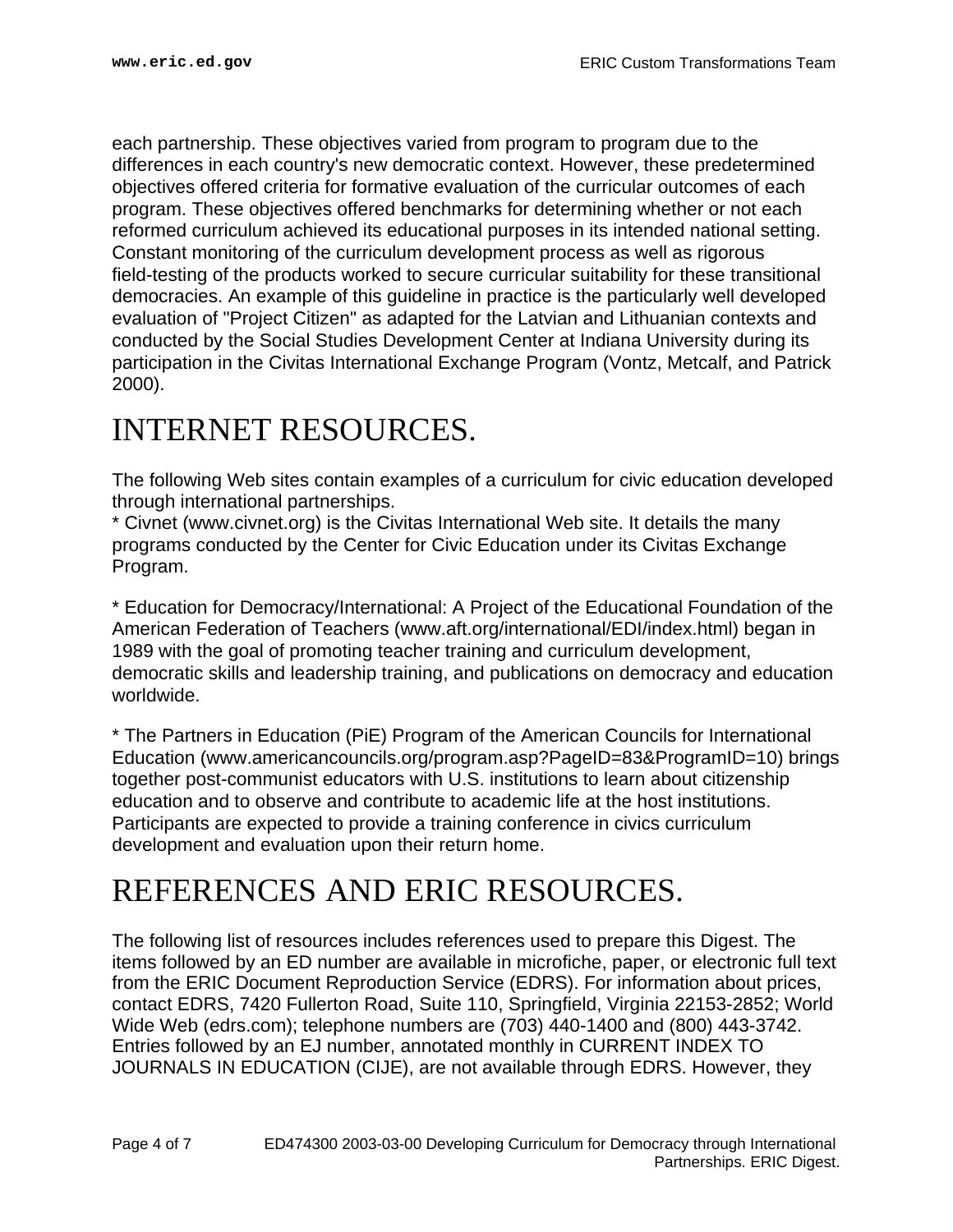can be located in the journal section of most larger libraries by using the bibliographic information provided, requested through Interlibrary Loan, or ordered from commercial reprint services.

Brzakalik, Krystayna, and Others. LIFE IN A DEMOCRATIC SOCIETY: A PRIMARY SCHOOL CIVICS COURSE FOR POLAND. Columbus, OH: Mershon Center, 1993. ED 369 683.

Center for Civic Education. WE THE PEOPLE: "PROJECT CITIZEN:" A CIVIC EDUCATION PROJECT FOR GRADES 6 THROUGH 9. Calabasas, CA: Center for Civic Education, 1996. ED 405 281.

Center for Civic Education. WE THE PEOPLE. A SECONDARY LEVEL STUDENT TEXT. Calabasas, CA: Center for Civic Education, 1990. ED 339 644.

Fischer, John M., and Dawn M. Shinew, eds. COMPARATIVE LESSONS FOR DEMOCRACY: A COLLABORATIVE EFFORT OF EDUCATORS FROM THE CZECH REPUBLIC, HUNGARY, LATVIA, POLAND, RUSSIA, AND THE UNITED STATES. Calabasas, CA: Center for Civic Education, 1997. ED 422 200.

Hamot, Gregory E. CIVIC EDUCATION IN THE CZECH REPUBLIC: CURRICULUM REFORM FOR DEMOCRATIC CITIZENSHIP. Bloomington, IN: ERIC Clearinghouse for Social Studies/Social Science Education, 1997. ED 410 178.

Hamot, Gregory E. "Guiding Principles for Cross-Cultural Curriculum Projects in Citizenship Education Reform." In PRINCIPLES AND PRACTICES OF EDUCATION FOR DEMOCRATIC CITIZENSHIP: INTERNATIONAL PERSPECTIVES AND PROJECTS, edited by Charles F. Bahmueller and John J. Patrick. Bloomington, IN: ERIC Clearinghouse for Social Studies/Social Science Education, 1999. ED 434 866.

Hlebowitsh, Peter S., and Gregory E. Hamot. "Pragmatism and Civic Education Reform in the Czech Republic." EDUCATIONAL FORUM 63 (Spring 1999): 260-70. EJ 583 196.

Patrick, John J. CIVIC EDUCATION FOR CONSTITUTIONAL DEMOCRACY: AN INTERNATIONAL PERSPECTIVE. Bloomington, IN: ERIC Clearinghouse for Social Studies/Social Science Education, 1995. ED 390 781.

Patrick, John J. GLOBAL TRENDS IN CIVIC EDUCATION FOR DEMOCRACY. Bloomington, IN: ERIC Clearinghouse for Social Studies/Social Science Education, 1997. ED 410 176.

Patrick, John J., and Thomas S. Vontz. "Components of Education for Democratic Citizenship in the Preparation of Social Studies Teachers." In PRINCIPLES AND PRACTICES OF DEMOCRACY IN THE EDUCATION OF SOCIAL STUDIES TEACHERS, edited by John J. Patrick and Robert S. Leming. Bloomington, IN: ERIC Clearinghouse for Social Studies/Social Science Education, 2001. ED 460 064.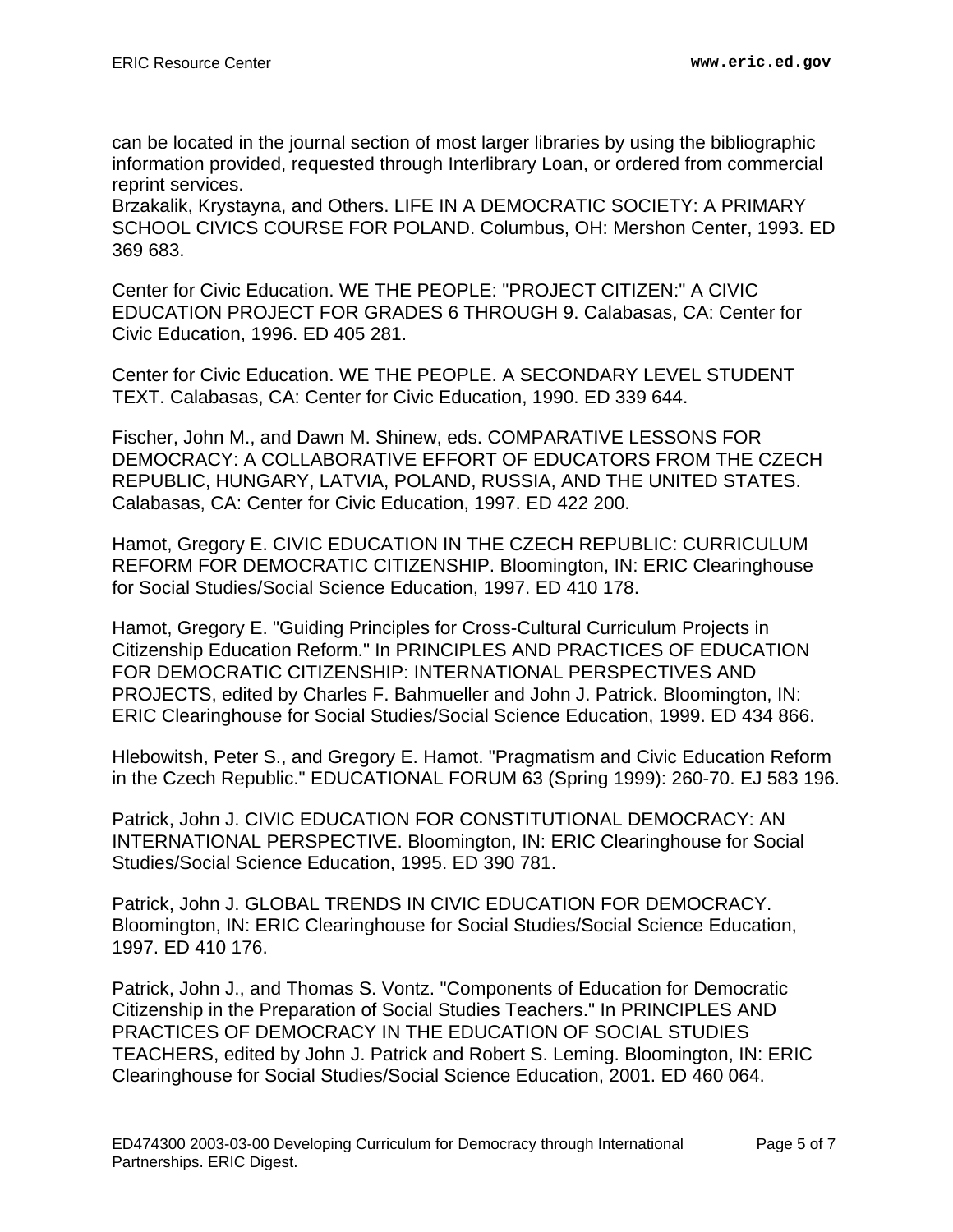Remy, Richard C. TEACHING DEMOCRACY IN EAST CENTRAL EUROPE: THE CASE OF POLAND. Bloomington, IN: ERIC Clearinghouse for Social Studies/Social Science Education, 1994. ED 377 120.

Remy, Richard C. "The Curriculum Seminar: A Strategy for Developing Instructional Materials." In BUILDING CIVIC EDUCATION FOR DEMOCRACY IN POLAND, edited by Richard C. Remy and Jacek Strzemieczny. Washington, DC: National Council for the Social Studies, 1996. ED 396 986.

Vontz, Thomas S., Kim K. Metcalf, and John J. Patrick. PROJECT CITIZEN AND THE CIVIC DEVELOPMENT OF ADOLESCENT STUDENTS IN INDIANA, LATVIA, AND LITHUANIA. Bloomington, IN: ERIC Clearinghouse for Social Studies/Social Science Education, 2000. ED 447 047.

-----

This project has been funded at least in part with Federal funds from the U.S. Department of Education under contract number ED-99-CO-0016. The content of this publication does not necessarily reflect the views or policies of the U.S. Department of Education nor does mention of trade names, commercial products, or organizations imply endorsement by the U.S. Government. ERIC Digests are in the public domain and may be freely reproduced and disseminated.

-----

Gregory E. Hamot is an Associate Professor of Education at The University of Iowa. This Digest is based on chapter 7 of "Civic Learning in Teacher Education." Bloomington, IN: ERIC Clearinghouse for Social Studies/Social Science Education, 2003.

**Title:** Developing Curriculum for Democracy through International Partnerships. ERIC Digest.

**Document Type:** Information Analyses---ERIC Information Analysis Products (IAPs) (071); Information Analyses---ERIC Digests (Selected) in Full Text (073);

**Available From:** ERIC Clearinghouse for Social Studies/Social Science Education, 2805 East Tenth Street, Suite 120, Bloomington, IN 47408. Tel: 800-266-3815 (Toll Free); Fax: 812-855-0455; e-mail: ericso@indiana.edu; Web site: http://ericso.indiana.edu.

**Descriptors:** Citizenship Education, Curriculum Development, Democracy, Guidelines, International Cooperation, Partnerships in Education

**Identifiers:** ERIC Digests, Program Review ###